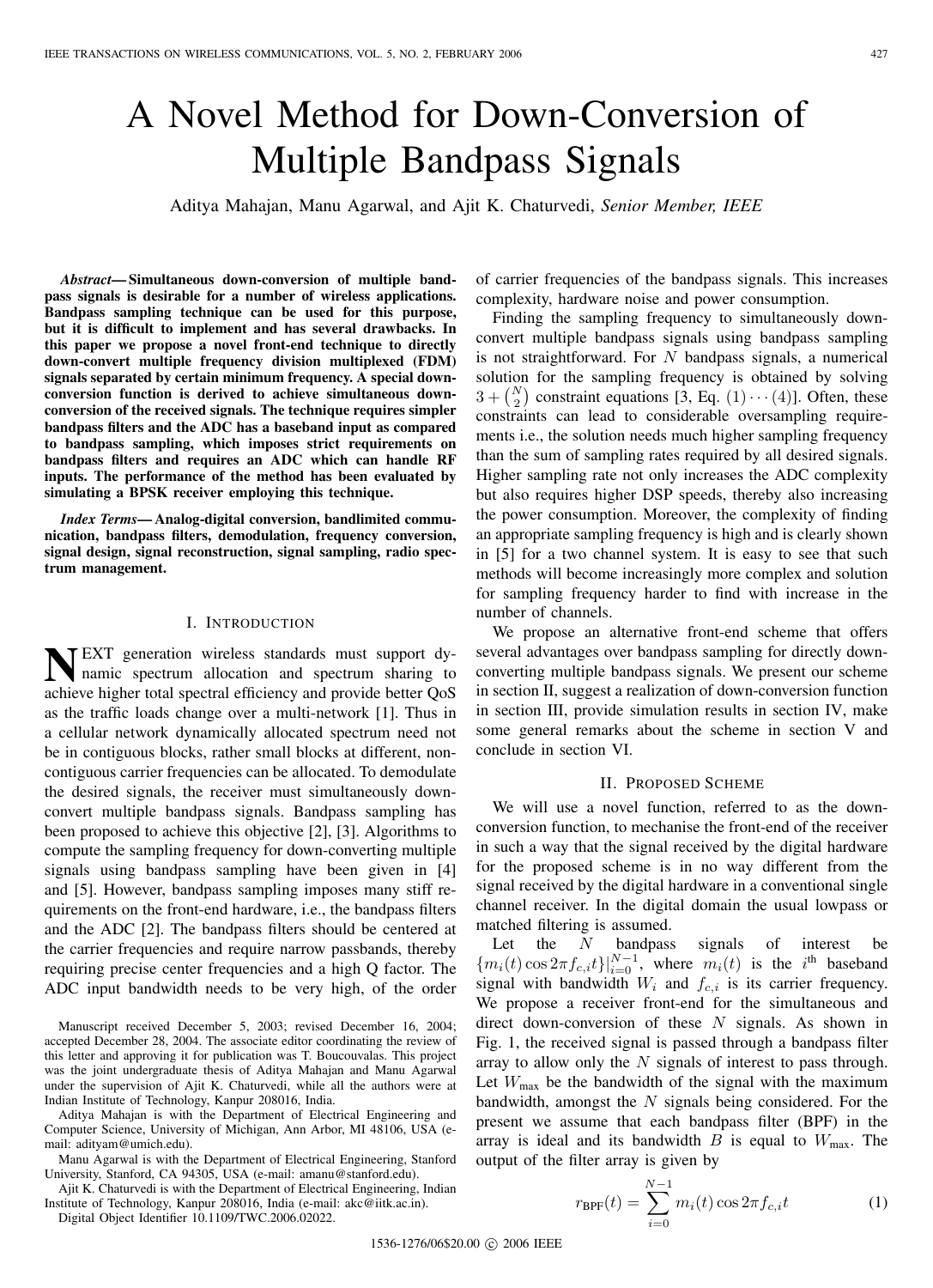

Fig. 1. Block diagram for the proposed receiver

This is passed through a low noise amplifier and then multiplied by a *down-conversion function* d(t). The downconversion function has to bring all the messages to baseband, so it can be of the form

$$
d(t) = \sum_{i=0}^{N-1} g_i(t) \cos 2\pi f_{c,i} t
$$
 (2)

where  $g_i(t)$  is a baseband signal. Multiplying  $r_{\text{BPF}}(t)$  with  $d(t)$  gives

$$
s(t) = r_{\text{BPF}}(t)d(t)
$$
  
\n
$$
= \frac{1}{2} \sum_{k=0}^{N-1} m_k(t)g_k(t)
$$
  
\n
$$
+ \frac{1}{2} \sum_{k=0}^{N-1} \sum_{\substack{m=0 \ m \neq k}}^{N-1} m_k(t)g_m(t) \cos 2\pi (f_{c,k} - f_{c,m})t
$$
  
\n
$$
+ \frac{1}{2} \sum_{k=0}^{N-1} \sum_{m=0}^{N-1} m_k(t)g_m(t) \cos 2\pi (f_{c,k} + f_{c,m})t
$$
\n(3)

The signal  $s(t)$  is passed through an anti-aliasing filter which should be able to filter out the double summation terms. This is possible only when  $|f_{c,k}-f_{c,m}|$  for all k and m is greater than certain minimum value, which we call minimum frequency separation. We determine the minimum frequency separation required, in Appendix II. For the moment we assume that the  $|f_{c,k} - f_{c,m}|$  is large enough for the last two terms to be easily filtered. The filtered  $s(t)$  is given by,

$$
s_{\mathcal{F}}(t) = \frac{1}{2} \sum_{k=0}^{N-1} m_k(t) g_k(t)
$$
 (4)

This is sampled at a rate  $R<sub>S</sub>$ , which can be as low as  $NW<sub>max</sub>$ samples/sec. We can increase  $R<sub>S</sub>$  to simplify the design of bandpass filter, as shown in Section II-E. After sampling we get,

$$
x[n] = s_{\rm F}\left(\frac{n}{R_S}\right) \tag{5}
$$

which is demultiplexed into  $N$  different digital channels,  ${x_i[n]}_{i=0}^{N-1}$ . This demultiplexing downsamples each channel by a factor of  $N$  with a suitable phase shift. The downsampled signals, having a sample rate of  $\frac{R_S}{N}$ , are passed through digital lowpass filters with bandwidth equal to the corresponding message bandwidth, giving  $\{y_i[n]\}_{i=0}^{N-1}$ . The purpose of these

digital filters is to remove the out of band noise from the digital signals, leaving the message unaffected. Thus,

$$
y_i[n] = \frac{1}{2} \sum_{k=0}^{N-1} m_k \left(\frac{nN+i}{R_S}\right) g_k \left(\frac{nN+i}{R_S}\right) \tag{6}
$$

The down-conversion function  $d(t)$  is to be designed such that these  $N$  digital signals are the sampled versions of the corresponding message signals  $m_i(t)$ .

In the remaining parts of this section we consider the design of the down-conversion function  $d(t)$ , the constraints on the anti-aliasing filter, minimum frequency separation required and finally consider ways for reducing the complexity of the bandpass filters.

#### *A. Design of Down-conversion Function*

The baseband signals  $g_i(t)$ s are to be chosen such that  $y_i[n]$ in (6) is the sampled version of the corresponding message signal  $m_i(t)$ , i.e.,

$$
y_i[n] = \lambda \cdot m_i \left(\frac{nN+i}{R_S}\right) \tag{7}
$$

where  $\lambda$  is some constant. If this is possible then  $y_i[n]$  is not different in any way to the digitized baseband signal in a conventional single channel receiver. For convenience we assume a symmetric form for the down-conversion function  $d(t)$  wherein all the  $g_i(t)$  are just time shifted versions of each other, i.e.,

$$
g_i(t) = g_0 \left( t - \frac{i}{R_S} \right) \tag{8}
$$

Thus we only need to design  $g_0(t)$ , and then we can use (2) and (8) to obtain  $d(t)$ .

# *General Down-conversion Function*

Consider a periodic function  $g_0(t)$  having H harmonics with its Fourier Transform of the form

$$
G_0(f) = \sum_{k=-H}^{H} c_k \delta \left( f - k \frac{R_S}{N} \right) \tag{9}
$$

A sufficient condition that the down-conversion function  $d(t)$ , obtained from this  $g_0(t)$  using (8) satisfies (7) is given by

$$
\sum_{k=-\lfloor \frac{H+m}{N} \rfloor}^{\lfloor \frac{H-m}{N} \rfloor} c_{m+kN} = K, \quad \forall \, m = \left\{-\left\lfloor \frac{N}{2} \right\rfloor, \dots, \left\lfloor \frac{N}{2} \right\rfloor \right\} \tag{10}
$$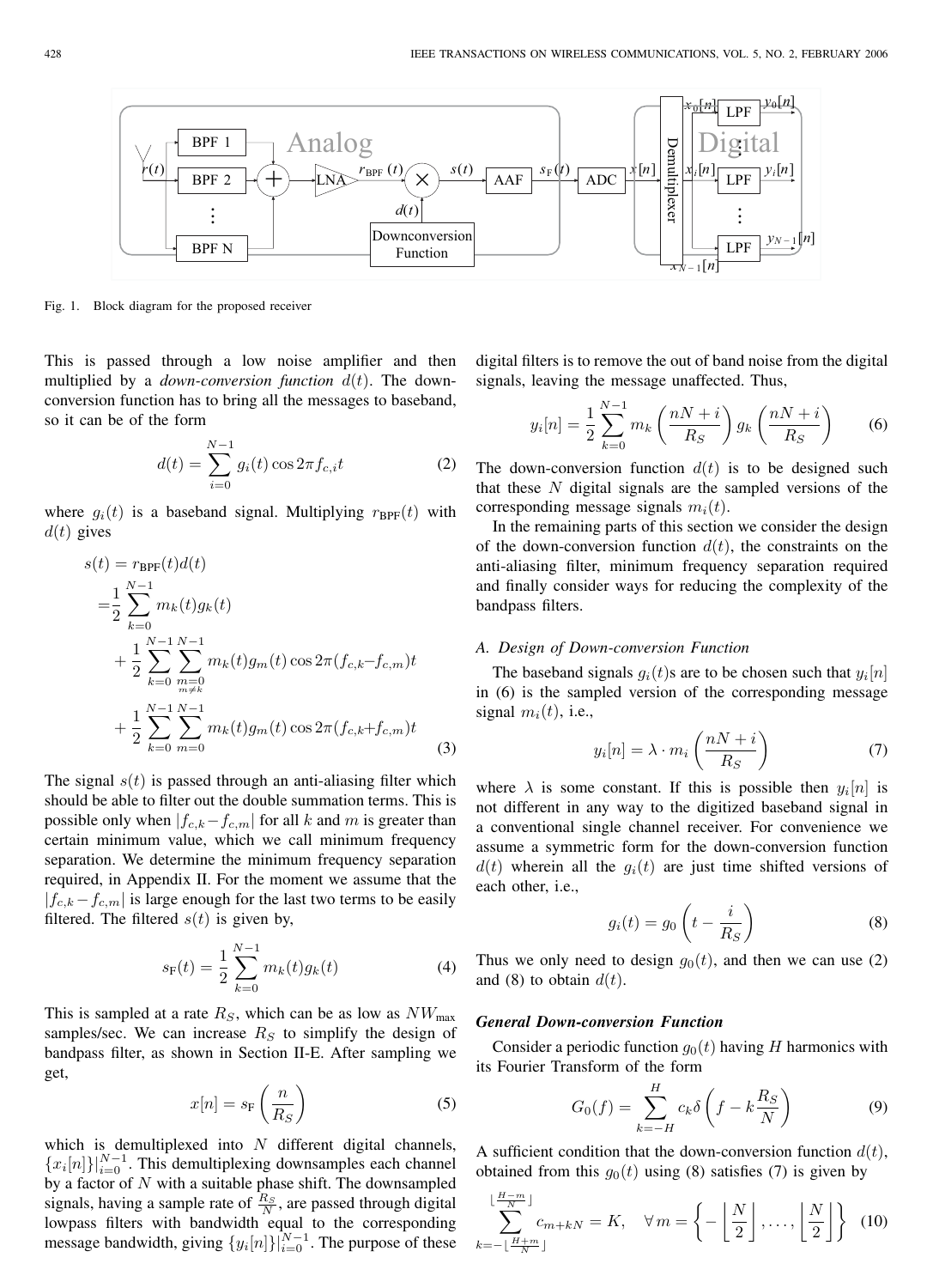where  $K$  is some constant and

$$
H \ge \left\lfloor \frac{N}{2} \right\rfloor \tag{11}
$$

We prove this result in Appendix I.

## *B. Minimum Frequency Separation Required*

The Fourier transform of  $d(t)$ ,  $D(f)$  is *spread out* around each of the carrier frequencies. In general when we multiply  $d(t)$  with  $r_{\text{BPF}}(t)$ , the product  $s(t)$  may experience interference amongst the  $N$  message signals. However, if the signals have some separation in their carrier frequencies this situation can be avoided. It is shown in Appendix II that a minimum frequency separation given by

$$
\Delta f_{\min} = \max_{i,j} \{ \Delta f_{i,j} \} = 2H \frac{R_S}{N} + \frac{B}{2} + \frac{W_{\max}}{2}
$$
 (12)

will prevent interference amongst the signals.

Note that the carrier frequencies need not be equi-spaced. However the separation between any two of them should be greater than the minimum value obtained from (12).

*The Optimal Solution:* We want to optimize the downconversion function such that the minimum frequency separation required is lowest possible. To minimize  $\Delta f_{\text{min}}$  given by  $(12)$ , we must minimize  $H$ . Now according to  $(11)$ , the minimum value of H is  $\lfloor \frac{N}{2} \rfloor$ . Thus,

$$
H^{\text{opt}} = \left\lfloor \frac{N}{2} \right\rfloor \tag{13}
$$

Solving for  $G_0(f)$  subject to the constraints (10) (assuming  $K = 1$ ) and (A8) for  $H = \lfloor \frac{N}{2} \rfloor$ , we get<sup>1</sup>

$$
G_0^{\text{opt}}(f) = \frac{1}{N} \sum_{n=-\lfloor \frac{N}{2} \rfloor}^{\lfloor \frac{N}{2} \rfloor} \text{rect}\left(\frac{n}{N}\right) \delta\left(f - n\frac{R_S}{N}\right) \tag{14}
$$

Taking the inverse Fourier transform we obtain,

$$
g_0^{\text{opt}}(t) = \frac{1}{N} \left\{ 1 + 2 \sum_{k=1}^{k=\lfloor \frac{N}{2} \rfloor} \text{rect}\left(\frac{k}{N}\right) \cos\left(\frac{2\pi}{N}kR_St\right) \right\} \tag{15}
$$

Using (8), we get

$$
g_i^{\text{opt}}(t) = \frac{1}{N} \left\{ 1 + 2 \sum_{k=1}^{k=\lfloor \frac{N}{2} \rfloor} \text{rect}\left(\frac{k}{N}\right) \cos\left(\frac{2\pi}{N}k(R_S t - i)\right) \right\}
$$
(16)

From (12), we obtain that the minimum frequency separation for the case of optimal  $d(t)$  is given by

$$
\Delta f_{\min}^{\text{opt}} = 2\left\lfloor \frac{N}{2} \right\rfloor \frac{R_S}{N} + \frac{B}{2} + \frac{W_{\max}}{2} \tag{17}
$$

#### *C. Example of Optimal Down-conversion function*

Suppose there are  $N = 5$  message signals to be downconverted. Parts  $g_0(t)$  and  $g_1(t)$  of the optimal downconversion function for this case, as given by (16), are shown in Fig. 2(a) and 2(b). It can be seen that here  $q_i(t)$  peaks at only those sampling instants where the  $i<sup>th</sup>$  channel is to be sampled and is zero at sampling instants of other channels.

<sup>1</sup>We follow the convention that rect  $\left(\pm \frac{1}{2}\right) = \frac{1}{2}$ .



(a) Plot of  $g_0(t)$  cos  $2\pi f_{c,0}t$ . The dashed envelope shows  $g_0(t)$ .



(b) Plot of  $g_1(t)$  cos  $2\pi f_{c,1}t$ . The dashed envelope shows  $g_1(t)$ .



(c) Plot of  $g_0(t)$  cos  $2\pi f_{c,0}t + g_1(t)$  cos  $2\pi f_{c,1}t$ . Both the envelops  $g_0(t)$  and  $g_1(t)$  are shown.



(d) Plot of  $d(t)$ . All the envelopes  $g_0(t), g_1(t), g_2(t), g_3(t)$  and  $g_4(t)$ are shown.

Fig. 2. Down-conversion function.

Since the number of channels is five,  $g_i(t)$  will have a peak at every fifth sampling instant and four zeros at the sampling instants in between. The overall down-conversion function is a sum of five similar  $q_i(t)$ s upconverted to different carrier frequencies. The sum of  $g_0(t)$  and  $g_1(t)$  after upconversion to  $f_{c,0}$  and  $f_{c,1}$  is shown in Fig. 2(c). Fig. 2(d) shows the complete down-conversion function  $d(t)$  along with all the envelopes  $g_i(t)$ .

It is important to note the difference between the  $N$  is even and N is odd cases. Although H remains the same for  $N = 2k$ and  $N = 2k+1$  for integer k, there is a difference between the down conversion functions as shown here by example. Fig. 3 shows the Fourier Transforms  $D_4(f)$  and  $D_5(f)$  of the downconversion function for the cases  $N = 4$  (even) and  $N = 5$ (odd). From (13), we get  $H_{opt} = 2$  for both cases. However, for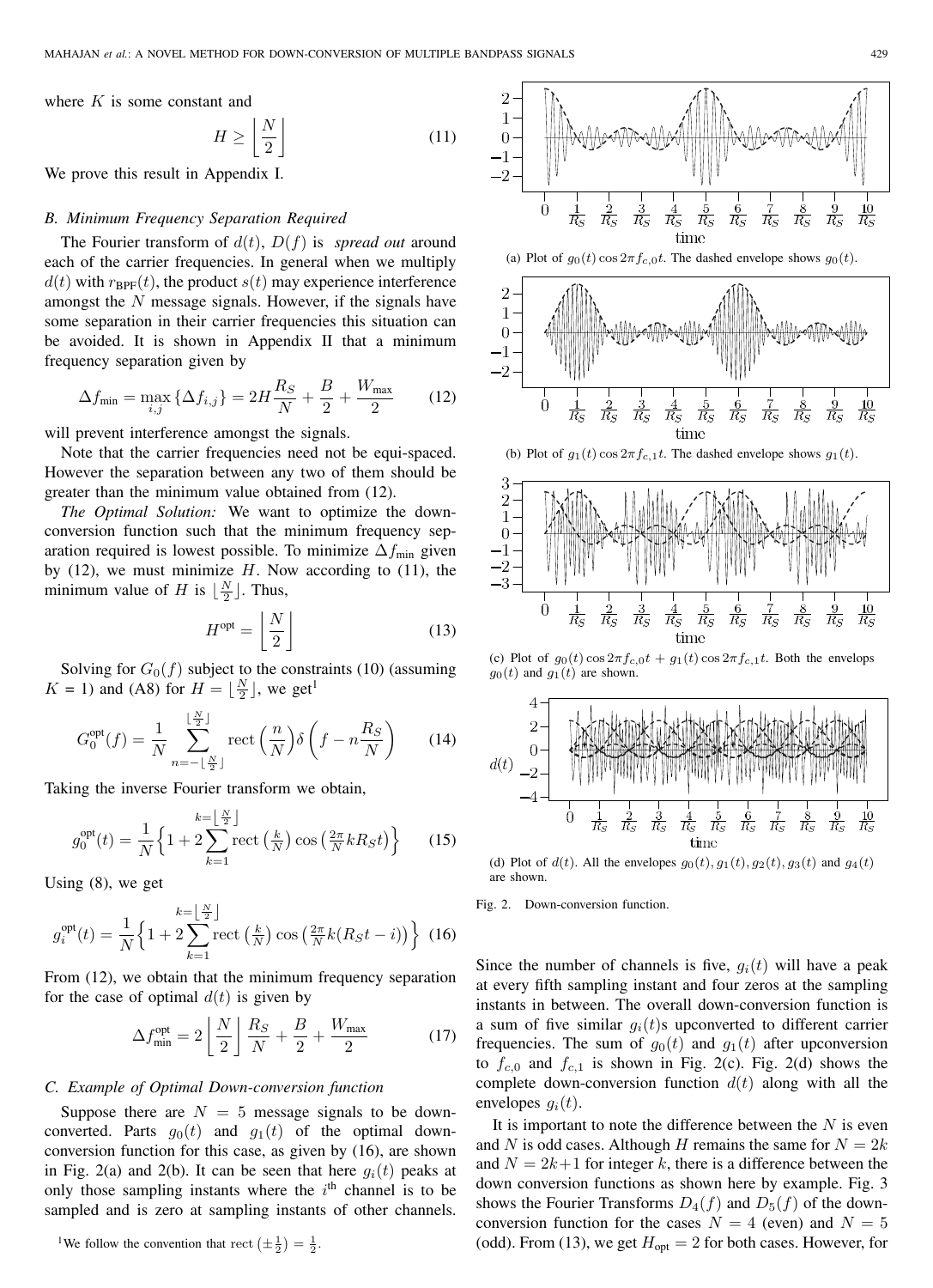

Fig. 3. Fourier transforms of down-conversion function for  $N = 4$  and  $N = 5$ .

even N, for all the  $g_i(t)$ s the amplitude of the highest cosine is half the amplitude of other cosines, as can be seen from Fig. 3(a). This is because for even N, the highest frequency corresponds to the 'edges' of the rect function, so their value is half of the maximum. For odd N, all the cosines in  $g_i(t)$ have the same amplitude as can be seen from Fig. 3(b).

## *D. Anti-Aliasing Filter Bandwidth*

 $\sum_{k=0}^{N-1} m_k(t) g_k(t)$  to pass undistorted. Moreover, it should The anti-aliasing filter must allow the baseband signal not allow any part of the signal that comes as a result of frequency difference terms in (3) to pass, as they can cause aliasing. Thus, the bandwidth of the anti-aliasing filter  $W_F$ , should be between  $F_R^{i,j}$  and  $F_L^{i,j}$ , shown in Fig. 9 and given by  $(A16)$  and  $(A17)$ . Hence,

$$
H\frac{R_S}{N} + \max\left\{\frac{W_i}{2} + \frac{W_j}{2}\right\} \le W_{\rm F} \le \Delta f_{i,j} - H\frac{R_S}{N} - \frac{B}{2}
$$
\n
$$
\Rightarrow H\frac{R_S}{N} + \frac{W_{\rm max}}{2} \le W_{\rm F} \le \min\{\Delta f_{i,j}\} - H\frac{R_S}{N} - \frac{B}{2} \tag{19}
$$

The output of the anti-aliasing filter is fed into the ADC. We observe that the input to the ADC is a baseband signal as opposed to bandpass sampling where the input to the ADC is an RF signal. This considerably simplifies the design of the ADC, as further discussed in Section V .

## *E. Bandpass Filter and Reducing its Complexity*

A bandpass filter is characterized by its center frequency, passband width and bandwidth (refer to Fig. 4). In this section, we explain the necessity of a bandpass filter array and determine the constraints on the passband width and bandwidth of the filters. A bandpass filter array is needed to avoid aliasing when  $r_{\text{BPF}}(t)$  is multiplied with the down-conversion function. For simplicity we assume that all the filters have the same bandwidth  $B$ . The minimum frequency separation (Section II-B) ensures that there is no interference amongst the different components of  $r_{\text{BPF}}(t)$ , i.e. the component of  $r_{\text{BPF}}(t)$ centered at  $f_{c,i}$  will not interfere with the component centered at  $f_{c,j}$ ,  $\forall j \neq i$ , after multiplication with  $d(t)$ . However, the component centered at  $f_{c,i}$  can still be aliased when multiplied with the component  $g_i(t)\cos 2\pi f_{c,i}t$  of  $d(t)$ . The passband



Fig. 4. Bandpass filter.

and bandwidth of the bandpass filter should be chosen so as to avoid this aliasing. At the same time, the filter must allow the signal of interest to pass undistorted. Hence, the passband, centered around the carrier frequency, must have a width larger than the message bandwidth. Thus  $B > W_{\text{max}}$ . Moreover, when  $W_{\text{max}} < B < R_S/N$ , the signal is not aliased, as shown in Fig II-E. Furthermore, if  $B > R_S/N$ , this multiplication causes aliasing. However, for  $B < 2R_S/N - W_{\text{max}}$ , this aliasing does not distort the message signals as shown in Fig. II-E. Hence for the message signals to remain undistorted

$$
W_{\text{max}} \le B < 2\frac{R_S}{N} - W_{\text{max}}\tag{20}
$$

The filter response between  $f_{c,i} \pm \frac{W_{\text{max}}}{2}$  and  $f_{c,i} \pm \frac{B}{2}$  need not be flat. This means that we can increase the transition band of the filter, without introducing any additional noise *in the message bandwidth*. A larger transition band simplifies the design of the filter.

This leads to a useful trade-off between ADC design and filter design. The design of the filter can be simplified by increasing the sampling rate which will lead to an increase in the complexity of the ADC. Let us consider an example to illustrate the flexibility provided by this trade-off. Assume that there are  $N = 2$  signals, each of bandwidth  $W_i = 2$ MHz. Suppose we want to keep the ADC as simple as possible. This means that we need a sampling rate  $R_S$  of  $NW_{\text{max}} = 4$ M samples/sec. At this sampling rate, the maximum bandwidth of the BPF that we can have, without causing aliasing, is  $B_{\text{max}}$  =  $2 \frac{R_S}{N}$  –  $W_{\text{max}}$  = 2 MHz. Assuming the carrier frequency to be of the order of 1 GHz, we need to realize a BPF with  $Q \sim 1G/2M = 500$  which can be difficult to realize. Now assume that we can easily realize filters with  $Q \sim 50$ . So we need to have a BPF with  $B = 20$  MHz and  $R_S = \frac{N}{2}(B + W_{\text{max}}) = 22$  Msamples/sec, thereby increasing ADC complexity. Thus one can trade-off filter complexity with ADC complexity. Table I shows the flexibility available in the choice of the bandwidth of the bandpass filter at the cost of a higher sampling frequency and larger  $\Delta f_{\text{min}}$ . In this table, the minimum frequency separation corresponds to its minimum possible values, employing the optimal downconversion function as derived in Section II-B.

## III. REALIZATION OF DOWN-CONVERSION FUNCTION

In this section, we present a very simple method of realizing the down-conversion function, thus emphasizing the simplicity of this seemingly complex function. The realization of the down-conversion function can be divided into two parts, the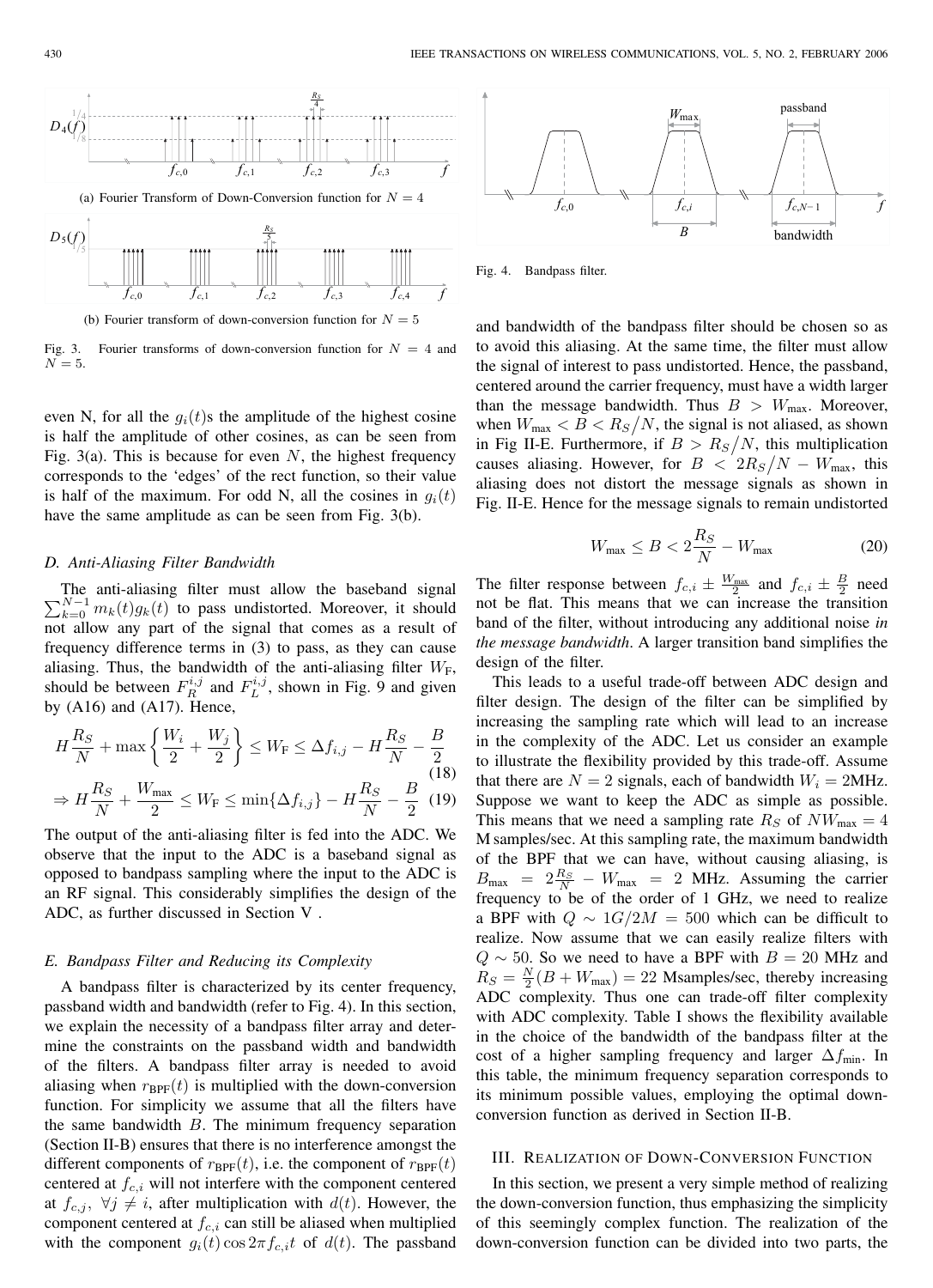

Fig. 5. Fourier transform of signal after bandpass sampling and multiplication with the down-conversion function.

generation of the baseband signals  $g_i(t)$ s and combining them to generate  $d(t)$ . For the generation of  $g_i(t)$  in the optimal solution case, consider (16)

$$
g_i(t) = \frac{1}{N} \left\{ 1 + 2 \sum_{k=1}^{k= \left\lfloor \frac{N}{2} \right\rfloor} \text{rect}\left(\frac{k}{N}\right) \left[ \cos\left(\frac{2\pi}{N}i\right) \cos\left(\frac{2\pi}{N}kR_St\right) \right. \right. \\
\left. + \sin\left(\frac{2\pi}{N}i\right) \sin\left(\frac{2\pi}{N}kR_St\right) \right] \right\}
$$
\n
$$
= \frac{1}{N} \left\{ 1 + 2 \sum_{k=1}^{k= \left\lfloor \frac{N}{2} \right\rfloor} \text{rect}\left(\frac{k}{N}\right) \times \left( A_i \cos\left(\frac{2\pi}{N}kR_St\right) + B_i \sin\left(\frac{2\pi}{N}kR_St\right) \right) \right\} \tag{21}
$$

where,

$$
A_i = \cos\left(\frac{2\pi}{N}i\right) \quad \text{and} \quad B_i = \sin\left(\frac{2\pi}{N}i\right) \quad (22)
$$

From (21) we get that  $g_i(t)$  is a weighted sum of low frequency sine and cosine functions. We generate the sines and cosines of frequency  $\frac{kR_S}{N}$  and add them in the ratio



Fig. 6. Hardware implementation for the down-conversion function.

TABLE I TRADEOFF BETWEEN FILTER BANDWIDTH  $(B)$  and sampling FREQUENCY  $(R_S)$ 

| No. of Signals | Sampling Freq<br>$RS$ (M spl./sec) | Bandwidth<br>B(MHz) | Min. freq. separation<br>$\Delta f_{\text{min}}$ (MHz) |
|----------------|------------------------------------|---------------------|--------------------------------------------------------|
|                |                                    |                     |                                                        |
|                | 22                                 | 20                  | 33                                                     |
|                | 10                                 | 2                   | 10                                                     |
|                | 55                                 | 20                  | 55                                                     |

of weights given by (22) to get  $g_i(t)$ . Then the  $g_i(t)$ s are up-converted and added to get the down-conversion function  $d(t)$ . The block diagram of this scheme is shown in Fig. 6. Though this is a realization for the special case of the optimal solution (Section II-B), this idea can also be used to generate the general baseband  $g_i(t)$ .

## IV. SIMULATION RESULTS

We simulated the proposed front end scheme by simultaneously down-converting  $N$  channels using the optimal (in terms of the lowest  $\Delta f_{\text{min}}$ ) down-conversion function derived in Section II. The signals were initially modulated using uncoded BPSK, received over an AWGN channel, down-converted using the proposed scheme, sampled using an *ideal* ADC and demodulated using digital matched filtering.

In one simulation we varied the number of channels  $N$ , each having a data rate  $R_b$  of 1 Mbp. We chose the bandpass filter bandwidth<sup>2</sup> as 5 MHz and the digital processing rate of each demultiplexed channel  $R<sub>S</sub>/N$  as 10 samples/(bit duration)  $(=10 \text{ M samples/sec})$ , regardless of the value of N. The bandwidth of the anti-aliasing filter  $W_F$  was chosen to be  $(|N/2| \cdot 10 + 4)$  MHz. It can be seen that this choice satisfies (19). Fig. 7 shows the performance curves of the proposed receiver, for two, three and five channels along with the performance curve of the conventional single channel receiver drawn for reference. It is clear from the figure that the performance is independent of the number of channels and is same as that for a conventional receiver. In another simulation we fixed the number of channels to two and simulated for three different bandwidths that satisfied (20). We again used messages with data rate  $R_b$  of 1 Mbps and digital processing

<sup>2</sup>We chose  $B$  to be larger than the minimum required by a data rate of 1 Mbps to ease the design of the bandpass filter (refer Section II-E).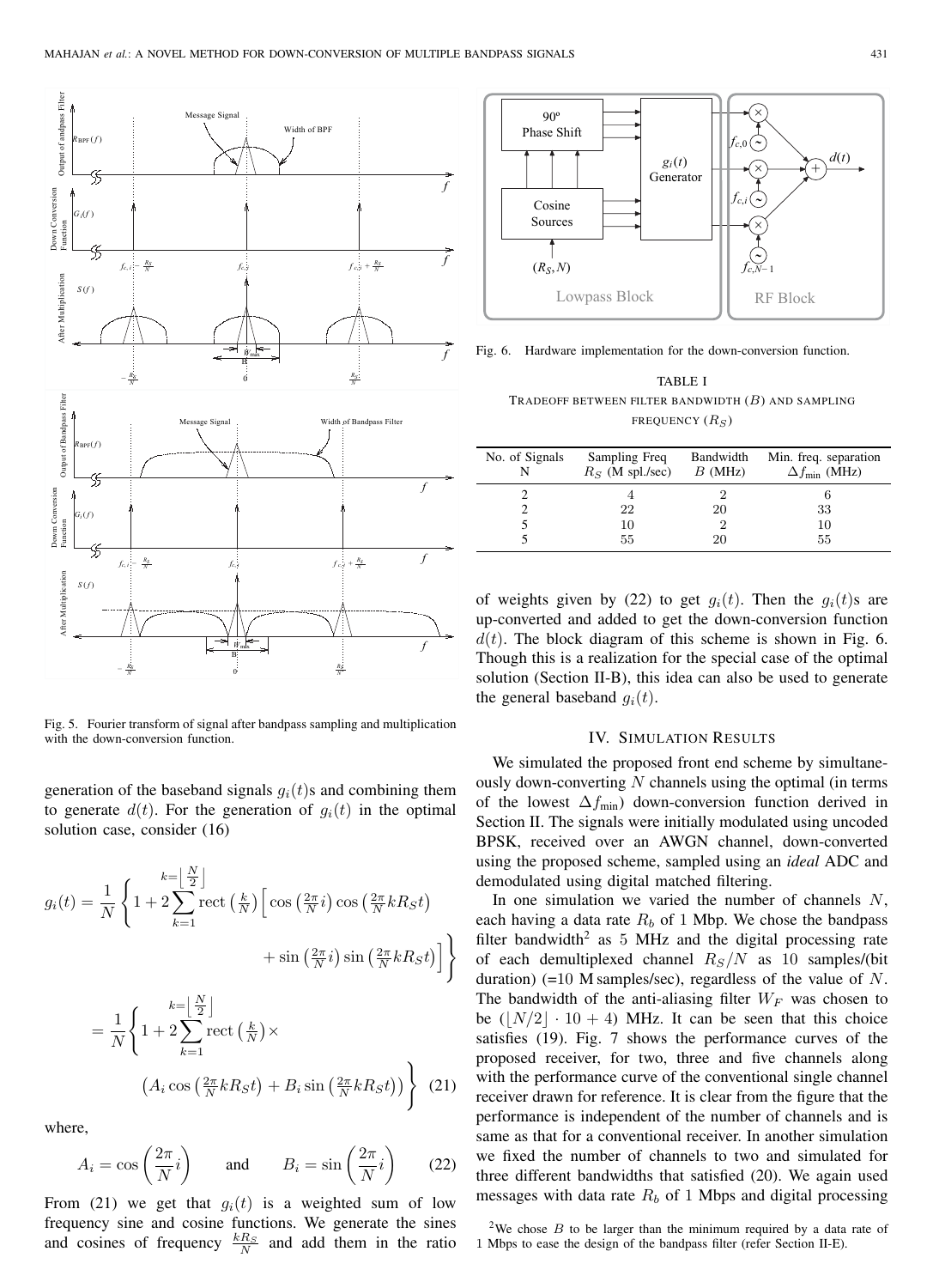

Fig. 7. Performance for different values of N.



Fig. 8. Performance for different bandwidths of the BPF for  $N = 2$ .

rate  $R<sub>S</sub>/N$  of 10 M samples/sec. Since N was taken to be two, this means that the sampling rate  $R<sub>S</sub>$  was 20 M samples/sec.  $W_F$ , the bandwidth of the anti-aliasing filter was fixed at 14 MHz. The result is shown in Fig. 8 along with the curve for a conventional system. We observe that the performance does not get affected by the width of the bandpass filter, if it is within the bounds derived in (20).

## V. DISCUSSION

There are no issues of cross-talk from the theoretical perspective. We have assumed ideal filters and not taken into account the possible phase distortion caused by the anti-aliasing filter, which will lead to deviation from this zero cross-talk behavior. However, this distortion can be pre-compensated while generating the down-conversion function or computationally removed in the digital domain. Furthermore, for zero crosstalk, the carrier frequencies of the message signals must be separated by more than the minimum frequency separation given by (17). This however is not a major limitation as in most cases,  $\Delta f_{\text{min}}$  can be designed to moderate values (see Table I). Moreover if the signals are located very close to each other, they can be considered as a single message signal, down-converted together as a single band and separated in digital processing, as is done in *wide-band receivers* [6]. In some applications it may be desirable to choose the downconversion function so as to minimise the errors due to jitter which, in turn, will also lead to cross-talk. The errors because of jitter would depend on the slope of the baseband  $g_i(t)$  at its zero crossings. But the slope alone cannot be the criterion for choosing  $g_i(t)$  as its bandwidth will have implications on the minimum frequency separation required.

In section III, a simple architecture for generating the down-conversion function was presented. Although we have not looked into all the details required for the hardware implementation of the proposed scheme, yet there are some inherent advantages over bandpass sampling technique vis-avis ADC and bandpass filter design. In bandpass sampling, ADC has RF input, while in the proposed scheme it has a baseband signal as input. Designing an ADC for an RF input is harder as it is difficult to implement sample and hold circuit for high analog frequencies. Furthermore, a bandpass sampling receiver is very prone to thermal noise. A typical bandpass sampling receiver architecture consists of a stage, either a BPF array or a subsequent buffer stage, which drives the ADC analog input. The output impedance of this stage, typically 50 Ohm, feeds white thermal noise into the ADC. An ADC with RF input has a very small input capacitance and hence a large noise power is sampled [2]. Since the output bandwidth of the ADC is low, as the signal is being undersampled, this large noise power is distributed over a much smaller bandwidth, thereby reducing the effective SNR. Even in our scheme the digital demultiplexing, which is equivalent to undersampling, would multiply the power of the thermal noise from the stage driving the ADC. However the multiplication factor will be equal to the number of channels being down-converted in the system  $(\sim 2-10)$ , which is small and the total noise would still be dominated by the channel noise. On the contrary in bandpass sampling systems, downsampling factors can be expected to be huge ( $\sim$ 50-1000), thereby leading to significant increase in thermal noise.

Moreover, bandpass sampling requires bandpass filters having a high Q-factor. In our scheme if we use such high Q-factor filters, we can operate the ADC at a rate close to the sum of Nyquist rates of all messages. More importantly, in our scheme the design of bandpass filters can be simplified by oversampling, as discussed in Section II-E. In practical digital receivers oversampling is inherently needed for phase and timing recovery, thus bandpass filter design can be simplified without drastically increasing the ADC complexity. Furthermore, bandpass sampling needs to separate different messages computationally during the digital processing. In the proposed scheme, different messages are separated by the simple operation of demultiplexing. Thus the amount of DSP computation required is same as that in a conventional receiver, and considerably less than what is required in bandpass sampling.

#### VI. CONCLUSION

In this paper we have proposed an alternative to bandpass sampling using a novel down-conversion function, to directly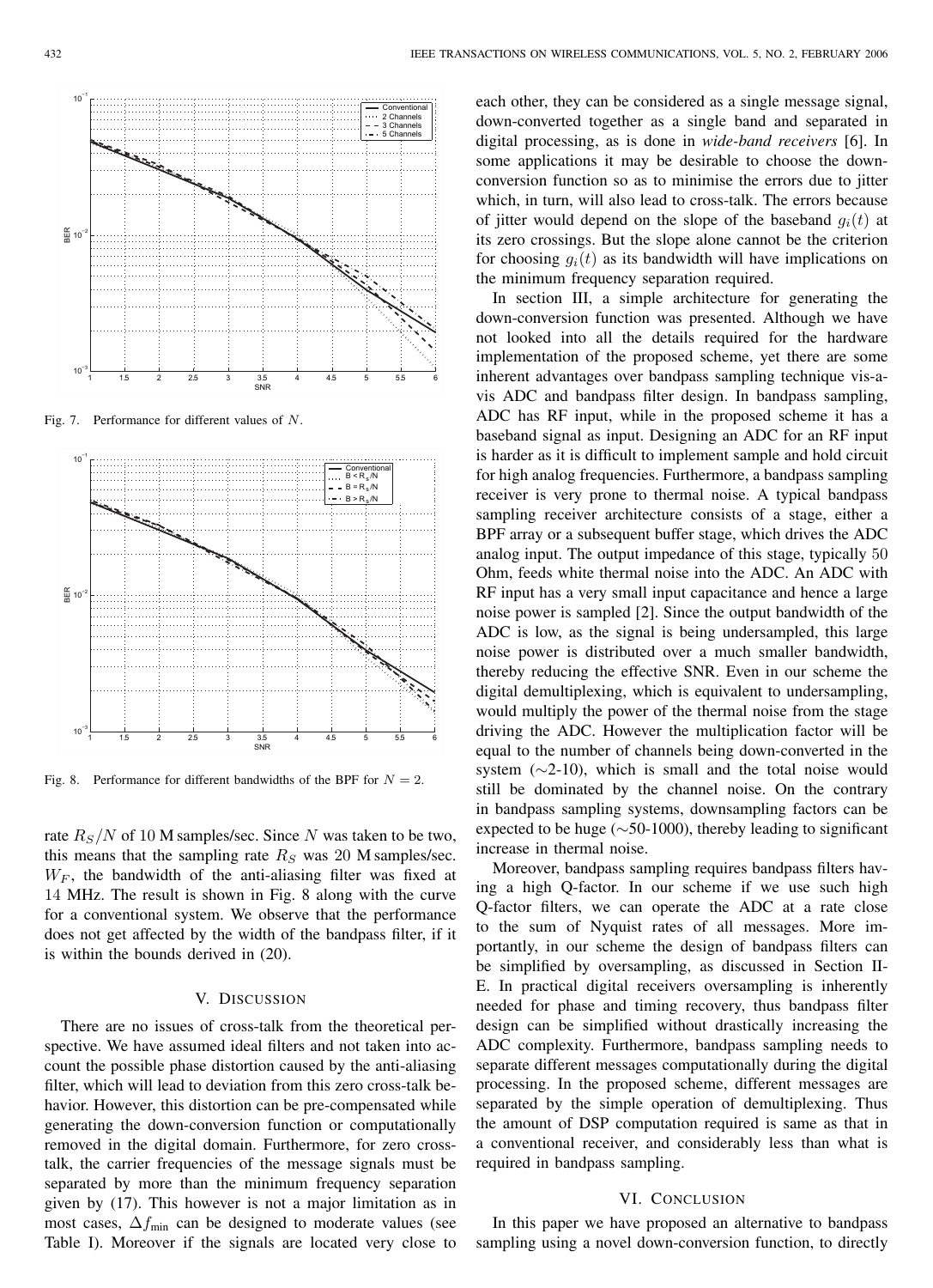$down$ -convert  $N$  message signals which have certain minimum frequency separation. The design of the system has been discussed and all the proposed blocks have been explained. The proposed system provides several advantages in terms of sampling rate, Band Pass Filter and ADC requirements.

#### **REFERENCES**

- [1] R. Berezdivin, R. Breing, and R. Topp, "Next-generation wireless communication concepts and technologies," *IEEE Commun. Mag.*, vol. 40, no. 3, pp. 108–116, 2002.
- [2] R. G. Vaughan, N. L. Scott, and D. R. White, "The theory of bandpass sampling," *IEEE Trans. Signal Processing*, vol. 39, pp. 1973–1984, Sept. 1991.
- [3] D. M. Akos and M. Stockmaster, "Direct bandpass sampling of multiple distinct RF signals," *IEEE Trans. Commun.*, vol. 47, pp. 983–988, July 1999.
- [4] N. Wong and T. S. Ng, "An efficient algorithm for down-converting multiple bandpass signals using bandpass sampling," in *Proc. IEEE International Conference on Communications*, vol. 3, 2001, pp. 910–914.
- [5] C. H. Tseng and S. C. Chou, "Direct downconversion of multiple RF signals using bandpass sampling," in *Proc. IEEE International Conference on Communications*, vol. 3, 2003, pp. 2003–2007.
- [6] Rhode, Ulrich, and *et al.*, *Communication Receivers*, 3rd ed. New York: McGraw-Hill, 2002.

#### APPENDIX I

# GENERAL SOLUTION OF THE DOWN-CONVERSION FUNCTION

We want the down-conversion function (2) to be such that we get the desired output (7),

$$
y_{d,i}[n] = \lambda \cdot m_i \left(\frac{nN+i}{R_S}\right) \tag{A1}
$$

where  $\lambda$  is some constant. In this appendix, we will derive a class of solutions for  $g(t)$  under the constraint that  $g(t)$  is symmetric (8) and the output of the receiver is given by (7). To get the desired output we can choose  $q_i(t)$  satisfying,

$$
g_i\left(\frac{n}{R_S}\right) = \begin{cases} \lambda & \text{if } n \equiv i \pmod{N} \\ 0 & \text{otherwise} \end{cases}, \quad \text{for } 0 \le i \le (N-1)
$$

We assume that all the  $g_i(t)$  are just time shifted versions of each other, that is

$$
g_i(t) = g_0 \left( t - \frac{i}{R_S} \right) \tag{A3}
$$

Thus we only need to solve for  $g_0(t)$  and using (A3), we can find all  $g_i(t)$ s. Let

$$
g[n] \triangleq g_0\left(\frac{n}{R_S}\right) \tag{A4}
$$

(A2) implies that

$$
g[n] = \begin{cases} \lambda & \text{if } n \equiv 0 \pmod{N} \\ 0 & \text{otherwise} \end{cases}
$$
 (A5)

Taking DTFT gives,

$$
G(e^{j\omega}) = \frac{2\pi\lambda}{N} \sum_{m=-\lfloor \frac{N}{2} \rfloor}^{\lfloor \frac{N}{2} \rfloor} \delta\left(\frac{\omega}{2\pi}R_S - m\frac{R_S}{N}\right) \tag{A6}
$$

Now, we can assume that  $g_i(t)$ s are periodic functions with a time period of  $\frac{N}{R_S}$ . (This is a reasonable assumption to make,

as  $g_i(t)$  is the sampling function for  $m_i(t)$  with a sampling period of  $\frac{N}{R_S}$ ). This implies that the Fourier transform of  $g_0(t)$ is of the form

$$
G_0(f) = \sum_{k=-H}^{H} c_k \delta \left( f - k \frac{R_S}{N} \right) \tag{A7}
$$

where H is the number of harmonics. Since  $q(t)$  is real, the Fourier coefficients should also have conjugate symmetry. Thus,

$$
c_p = c_{-p}^* \qquad \forall p \in \{-H, \dots, H\} \tag{A8}
$$

Any function  $g_i(t)$  of the form (A7) that satisfies (A2) and (A3) can be used in (2). Taking Fourier Transform of (A4) we get,

$$
\implies G(e^{j\omega}) = R_S \sum_{k=-\infty}^{\infty} G_0 \left(\frac{\omega}{2\pi} R_S - kR_S\right) \quad \forall \omega \in (-\pi, \pi]
$$
\n(A9)

where  $G(e^{j\omega})$  is the DTFT of  $g[n]$  and  $G_0(f)$  is the Fourier Transform of  $g_0(t)$ . Substituting (A7) in (A9), we get

$$
G(e^{j\omega}) = R_S \sum_{k=-\infty}^{\infty} \sum_{m=-H}^{H} c_m \delta \left( \frac{\omega}{2\pi} R_S - kR_S - m\frac{R_S}{N} \right)
$$
  
= 
$$
\begin{cases} R_S \sum_{m=-\lfloor \frac{N}{2} \rfloor}^{[\frac{N}{2}]} b_m \delta \left( \frac{\omega}{2\pi} R_S - m\frac{R_S}{N} \right) & \text{when } H \geq \lfloor \frac{N}{2} \rfloor \\ R_S \sum_{n=-H}^{H} c_m \delta \left( \frac{\omega}{2\pi} R_S - kR_S - m\frac{R_S}{N} \right) & \text{when } H < \lfloor \frac{N}{2} \rfloor \end{cases}
$$
(A10)

for all  $\omega \in (-\pi, \pi]$  where

$$
b_m = \sum_{k=-\lfloor \frac{H+m}{N} \rfloor}^{\lfloor \frac{H-m}{N} \rfloor} c_{m+kN}, \quad \forall m = \left\{-\lfloor \frac{N}{2} \rfloor, \dots, \lfloor \frac{N}{2} \rfloor \right\} \quad \text{(A11)}
$$

Combining (A10) and (A6), gives

For 
$$
H \ge \lfloor \frac{N}{2} \rfloor
$$
,  $b_m = \frac{2\pi\lambda}{NR_S}$ ,  $\forall m = \left\{-\lfloor \frac{N}{2} \rfloor, \ldots, \lfloor \frac{N}{2} \rfloor\right\}$   
For  $H < \lfloor \frac{N}{2} \rfloor$ , inconsistent equations (A12)

(A5) Let  $K = \frac{2\pi\lambda}{NR_S}$ . Then, (A11) and (A12) imply

$$
\sum_{k=\lfloor \frac{H+m}{N} \rfloor}^{\lfloor \frac{H-m}{N} \rfloor} c_{m+kN} = K \qquad \forall \, m = \left\{ -\left\lfloor \frac{N}{2} \right\rfloor, \dots, \left\lfloor \frac{N}{2} \right\rfloor \right\}
$$
\n(A13)

$$
H \ge \left\lfloor \frac{N}{2} \right\rfloor \tag{A14}
$$

,